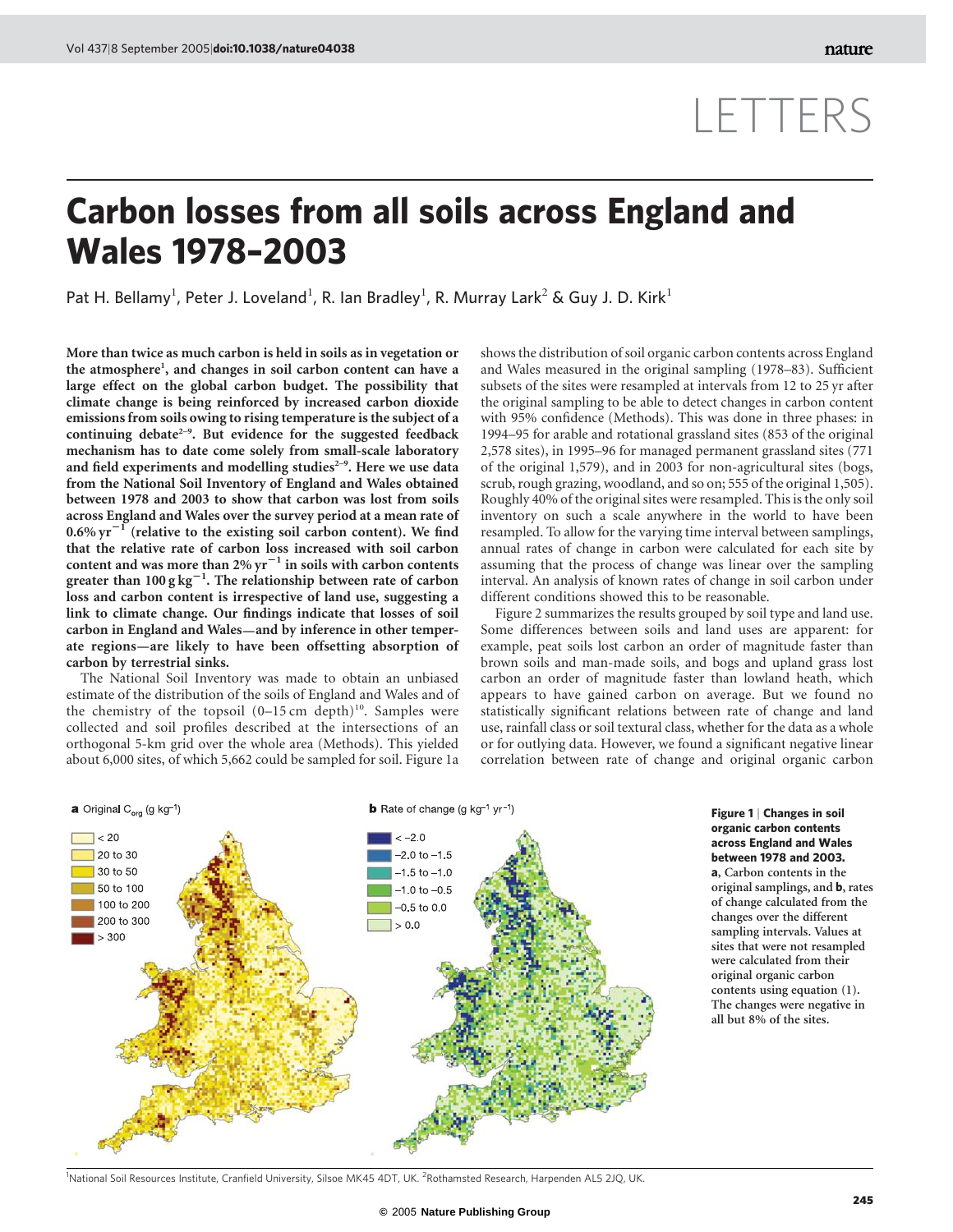

Figure 2 | Rates of change in soil organic carbon content, grouped by soil type and land use.  $a$ , Soil type<sup>24</sup> grouping;  $b$ , land use grouping. Circles indicate mean values; error bars indicate 95% confidence intervals.

content ( $C_{org}$ ); that is, the rate of loss increased with  $C_{org}$  (Fig. 3). The relation applied for the data as a whole and for the three main land use groupings separately, though with different slopes and intercepts. We took a random subsample of 1,000 observations from the data as a whole, and obtained the following relation by linear regression specifying an exponential variogram for the residuals (Methods):

Rate of change in 
$$
C_{org} = 0.6 - 0.0187 \times \text{original } C_{org}
$$
 (1)

The standard error (s.e.) of the intercept is 0.148 and the s.e. of the slope is 0.00081; the rate of change in  $\dot{C}_{org}$  is in units of  $g\, kg^{-1}\, yr^{-1}$ , and  $C_{org}$  is in g kg<sup>-1</sup>. The residuals from this regression applied to the whole data set show some regional features, notably a tendency to overestimate the rate of loss in uplands in the northwest and southwest of England. But only 8% of the unexplained variation is spatially structured, so a more sophisticated statistical model is unjustified. Figure 1b shows the distribution of rates of change across England and Wales for all the sites, with values for the sites that were not resampled obtained using equation (1).

From the data in Fig. 3, the relative rates of change (rate of change/ mean C<sub>org</sub> over sampling interval, in units of %  $\text{yr}^{-1}$ ) were 1.43, 0.14,  $-0.69, -1.84, -2.71, -3.01$  and  $-2.35$  for original C<sub>org</sub> ranges (in  $g \text{ kg}^{-1}$ ) 0–20, 20–30, 30–50, 50–100, 100–200, 200–300 and >300, respectively. Hence the relative rates of loss also tended to increase with  $\rm{C_{org}}$ , although not above 300 g kg $^{-1}$ . Soils with  $\rm{C_{org}}$   $<$  50 g kg $^{-1}$ did not lose significant amounts of carbon (that is, not detectable over 10 yr), and those with  $C_{org} < 20 g kg^{-1}$  appear to have gained it. However, for soils with  $C_{org} > 100$  g kg<sup>-1</sup>, relative rates of loss over the survey period were  $>2\%$  yr<sup>-1</sup>. Given that the bulk of the UK's carbon stocks are in organic soils $11$ , this result gives cause for concern.

Table 1 gives estimates of the total changes in carbon in the upper 15 cm of soil for the whole of England and Wales, with rates for the sites that were not resampled predicted using equation (1). The total amount of carbon in the upper 15 cm at the time of the original sampling is estimated to be 864 Tg, and the total rate of change in this depth is  $-4.44$  Tg yr<sup>-1</sup>. From the distribution of soil types in the 1:250,000 National Soil Map interpolated on a 1-km grid, Bradley et al.<sup>11</sup> estimate the total carbon stock of the soils of the UK to be 2,542 Tg over 0–30 cm depth (1,015 Tg in England, 194 Tg in Wales, 1,161 Tg in Scotland, 172 Tg in Northern Ireland). If the rate of change found here also applies to the soils of Scotland (but note that most soils in Scotland have large organic carbon contents<sup>11</sup>, and therefore the true rate of loss is likely to be larger), and if the rate of change over 0–30 cm depth is the same as over 0–15 cm, then pro rata the total rate of loss across the UK is 13 Tg yr<sup>-1</sup>. For comparison, the UK's current industrial CO<sub>2</sub> emission is about 150 Tg yr<sup>-1</sup>.

We cannot with the existing data say where the missing carbon has gone. Some proportion will have been emitted to the atmosphere as  $CO<sub>2</sub>$  and some will have been leached to deeper soil layers and to drainage waters and beyond. The latter would be consistent with the observed increases in dissolved organic carbon in surface waters across much of England and Wales over the past 40 yr (refs 12, 13).

Soil carbon contents depend on rates of addition from plant growth versus rates of removal in decomposition, leaching and other soil processes, and each of these is sensitive to changes in land use, climate and other variables<sup>14-17</sup>. Various changes in land use will have contributed to carbon losses from soils across England and Wales over the survey period, both under agricultural uses (drainage schemes, post-war grassland conversion, increased stocking rates) and non-agricultural uses (afforestation on wet soils, increased erosion, increased burning of upland vegetation). However, we do not have sufficient data at the scale of the National Soil Inventory to explore these effects.

The fact that the losses appear to be happening across both countries irrespective of land use suggests a link to climate change. Over the survey period, the mean temperature across England and Wales increased by about  $0.5\,^{\circ}\text{C}$  and there were also changes in rainfall distribution<sup>18</sup>. Climate change will affect soil carbon turnover through various processes. Increases in temperature will tend to increase rates of organic matter decomposition by soil microbes, although the magnitude of this effect and differences between soils are uncertain<sup>9</sup>. The effects of temperature will interact in a complicated way with changes in soil moisture brought about by changing rainfall and evapo-transpiration patterns, and changes in atmospheric CO<sub>2</sub> and nitrogen deposition. In freely drained soils, warmer drier conditions may retard decomposition of organic matter if lack of moisture limits soil microbes. But in wet anoxic soils, increased



Figure 3 | Rates of change in soil organic carbon content, grouped by original carbon contents and indicated land uses. a, Arable/rotational grass; b, permanent grass; c, non-agricultural; d, all. The ranges of carbon content  $(g kg^{-1})$  are, from left to right in each panel, 0–20, 20–30, 30–50, 50–

100, 100–200, 200–300 and  $>$ 300. Bar heights indicate mean values; error bars indicate 95% confidence intervals. The derivation of equation (1) is described in the text.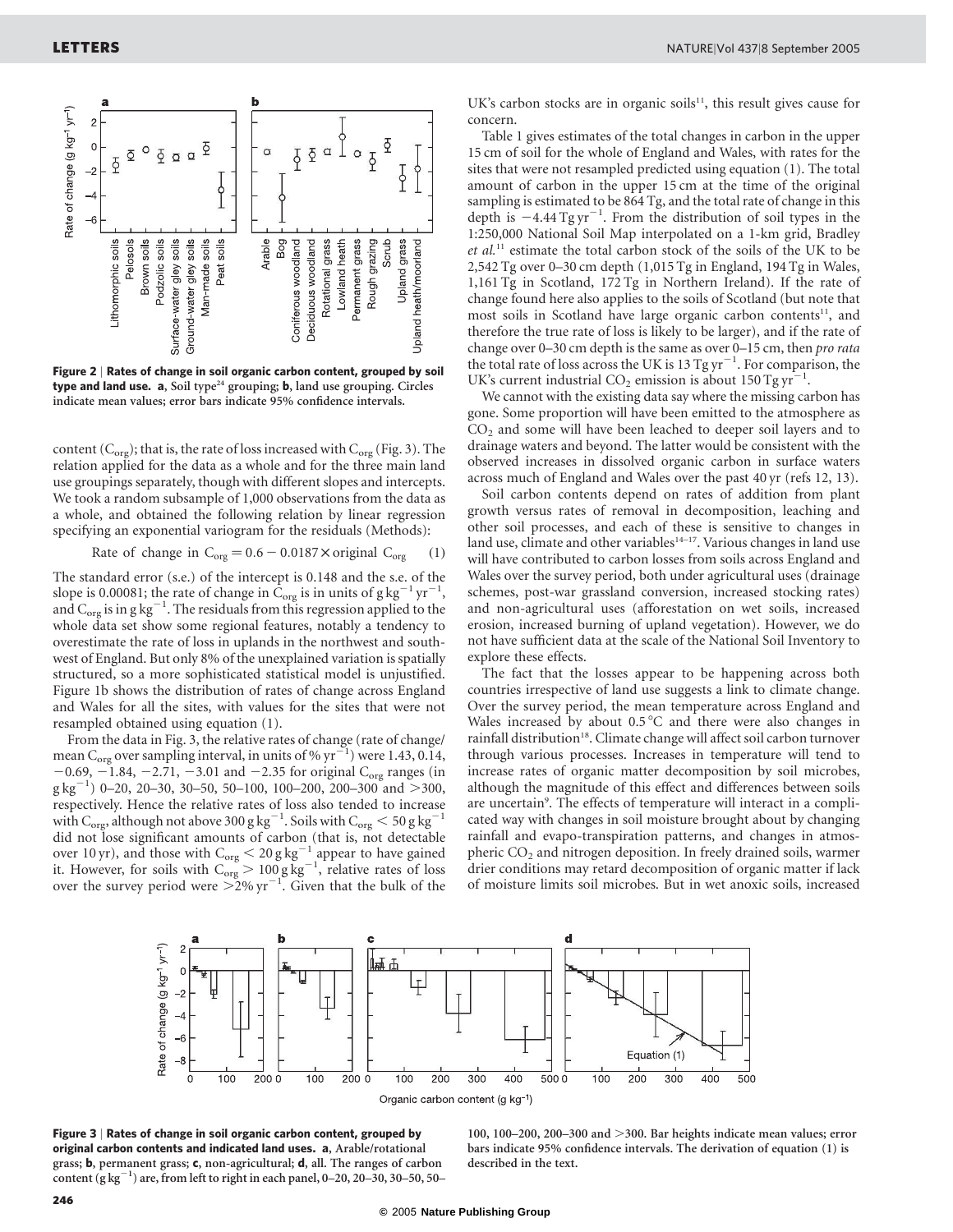#### Table 1 | Estimated rates of change for all original sites

| Range of<br>original C <sub>org</sub><br>$(g kg^{-1})$ | No. sites<br>originally<br>sampled | Mean<br>original C <sub>org</sub><br>$(g kg^{-1})$ | Total area         |      | Total C <sub>org</sub> 0-15 cm depth <sup>*</sup> |      | Rate of change                                                                 | Total change                 |
|--------------------------------------------------------|------------------------------------|----------------------------------------------------|--------------------|------|---------------------------------------------------|------|--------------------------------------------------------------------------------|------------------------------|
|                                                        |                                    |                                                    | (km <sup>2</sup> ) | (%)  | (Tg)                                              | (% ) | in $C_{\text{org}}$ <sup>+</sup><br>$\sqrt{1}$ vr <sup>-1</sup> )<br>$(g kg^-$ | in 0-15 cm:<br>$(Tgyr^{-1})$ |
| $0 - 20$                                               | 1.061                              | 13.9                                               | 26.525             | 18.7 | 66.4                                              | 7.7  | 0.34                                                                           | 1.68                         |
| $20 - 30$                                              | 1.158                              | 24.5                                               | 28.950             | 20.5 | 111.9                                             | 12.9 | 0.13                                                                           | 0.66                         |
| $30 - 50$                                              | 1.607                              | 38.5                                               | 40.175             | 28.4 | 214.8                                             | 24.9 | $-0.10$                                                                        | $-0.65$                      |
| 50-100                                                 | 140                                | 66.8                                               | 28,500             | 20.1 | 220.5                                             | 25.5 | $-0.68$                                                                        | $-2.11$                      |
| 100-200                                                | 313                                | 137.6                                              | 7,825              | 5.5  | 92.5                                              | 10.7 | $-2.18$                                                                        | $-1.32$                      |
| 200-300                                                | 95                                 | 244.5                                              | 2.375              |      | 36.5                                              | 4.2  | $-4.00$                                                                        | $-0.59$                      |
| >300                                                   | 288                                | 439.7                                              | 7.200              | 5.1  | 121.7                                             | 14.1 | $-7.37$                                                                        | $-2.10$                      |
| All                                                    | 5.662                              | 66.                                                | 141,550            | 100  | 864.3                                             | 100  | $-0.64$                                                                        | $-4.44$                      |

\*Original C<sub>org</sub> × bulk density (kg dm<sup>-3</sup>) × depth (dm) × area (km<sup>2</sup>) × 10<sup>-4</sup>, where bulk density = 1.3 – (0.275 ln(C<sub>org</sub>/10)) (ref. 25).

 $\frac{1}{2}$  For sites not resampled, rate of change was calculated from original  $C_{\text{org}}$  using equation (1).

 $\ddagger$  Rate of change  $\times$  bulk density  $\times$  area.

oxygenation of the soil as evaporation increases the depth to the water table will greatly reinforce the increase in decomposition with increased temperature. Such effects may in part explain the increase in the relative rate of loss with soil carbon content because moreorganic soils tend to be wetter. Also consistent with this, moreorganic soils necessarily contain a greater proportion of slowly decaying organic matter, and the rate of turnover of this material appears to be more sensitive to temperature changes than that of more-labile organic matter<sup>8</sup>. However the magnitudes of these effects are unknown.

On the basis of atmospheric observations, net carbon absorption by terrestrial systems in the Northern Hemisphere has increased in recent decades<sup>14</sup>. The magnitude of the carbon sink in different regions and the contributions of different processes are highly uncertain, but the main sinks are thought to be changes in land use and increased forest growth with increased atmospheric  $CO<sub>2</sub>$  and nitrogen deposition. Our findings show that losses of soil carbon in the UK, and by inference in other temperate regions, are likely to have been offsetting absorption by terrestrial sinks, greatly adding to the uncertainty of future trends.

#### METHODS

Original sampling. The 5-km sampling grid was offset 1 km north and 1 km east of the origin of the National Grid to avoid sampling at the edges of published maps. Urban areas and water bodies were avoided, but otherwise all soils were sampled. At each site, 25 soil cores were taken at 4-m intervals in a 20 m  $\times$  20 m square centred on the grid intersection<sup>19</sup>. The cores were taken to a maximum depth of 15 cm from the surface using a 2.5-cm diameter auger, with the soil surface taken as the zero of measurement, and excluding litter layers and living vegetation. The cores were bulked in the field, giving a total of approximately 1 kg of moist material for each site. The samples were air-dried at temperatures not exceeding 30 °C, and each then divided into three equal portions. One portion was stored in a polythene bag inside a cardboard box at ambient temperature and humidity without further treatment. The other portions were crushed to  $<$ 2 mm, and subsamples analysed for organic carbon as below.

Resampling. The minimum proportions of the original sites to be resampled so as to detect changes in  $\rm{C_{org}}$  with 95% confidence were calculated using the relation  $n_2/n_1 \geq 1/[1 + n_1(\tilde{d}/z_\alpha s)^2]$ , where  $n_1$  and  $n_2$  are the sizes of the original and resampled populations,  $\alpha$  is the probability that the change in mean  $C_{org}$  is greater than some small value  $d, z_{\alpha}$  is the probability of the standardized normal distribution of  $C_{org}$  being less than  $\alpha$ , and  $s$  is the standard deviation of the original population. The accuracy of the  $C_{org}$  measurement in the laboratory (see below) was  $\pm 1$  g kg<sup>-1</sup>, and hence the minimum value of d is 2 g kg<sup>-1</sup>. This value was used for the arable/rotational grass and permanent grass sites. For the nonagricultural sites, the standard deviation of  $C_{org}$  was greater, particularly for more-organic soils. Accordingly, for these sites sampling was designed with  $d = 2 \text{ g kg}^{-1}$  for soils with  $C_{org} < 150 \text{ g kg}^{-1}$ ,  $d = 5 \text{ g kg}^{-1}$  for  $C_{org} = 150$  $300 \text{ g kg}^{-1}$  and  $d = 10 \text{ g kg}^{-1}$  for  $C_{\text{org}} > 300 \text{ g kg}^{-1}$ . Sites were selected at random from the original sites within these groupings in proportion to the original regional sampling density, and sampled exactly as originally.

To test the accuracy with which the sites could be relocated, six surveyors were instructed to revisit 10 sites with widely differing characteristics following the originally recorded site descriptions, their positions recorded with a global positioning system, and the distances between them subsequently measured.

This showed the accuracy of relocation was better than 20 m on enclosed land and better than 50 m on open land, and values of  $C_{org}$  at 0, 20 and 50 m from the target measured using the original methods were not significantly different from each other (Supplementary Fig. 1). Hand-written field records from the original sampling were examined to see if outliers in the data (based on the log normalized changes in  $C_{org}$ ) had any common features. No artefacts were found that would have led us to believe the outliers were not true representations of the changes.

Organic carbon analysis. Exactly the same methods were used for the two samplings. Soils with  $C_{org}$  < approximately 150 g kg<sup>-1</sup> were analysed by a modified Walkley-Black method<sup>20</sup>. The small subsamples this uses are unrepresentative of highly organic soils, so soils with  $C_{org}$  > approximately 150 g kg<sup>-1</sup> were analysed by loss on ignition  $(LOI)^{21}$ , converted to  $C_{org}$  by  $C_{org} = 0.5 \times LOI$ . To check that the change of method introduced no artefacts, we applied both to 95 soils with  $C_{org} = 20-200$  g kg<sup>-1</sup> and obtained good agreement and no systematic deviation (Supplementary Fig. 2). To check for differences in analytical precision between the samplings, we reanalysed stored samples from 10% of the original sites and obtained good agreement with the original values across the full range of  $C_{org}$  (Supplementary Fig. 3).

Derivation of equation (1). Equation (1) is a regression, but was not fitted by ordinary least squares because the original systematic sampling precludes the assumption that the residuals are independent random variables $^{22}$ . Equation (1) was fitted as a mixed model with a spatially-dependent random effect and a white noise term such that, for any pair of locations  $x_i$  and  $x_j$ , the expected squared difference of the residuals,  $\eta(\mathbf{x}_i)$  and  $\eta(\mathbf{x}_i)$ , is  $E[{ {\eta({\bf{x}_i}) - \eta({\bf{x}_j})}^2}] = 2\{c_0 + c_1(1 - \exp[-|{\bf{x}_i}-{\bf{x}_j}|/a]) \}$ , where  $c_0$  and  $c_1$  are the variances of the white noise and spatially dependent components, respectively, and a is a distance parameter. The model was fitted by residual maximum likelihood<sup>23</sup>.

#### Received 24 February; accepted 8 July 2005.

- Batjes, N. H. Total carbon and nitrogen in the soils of the world. Eur. J. Soil Sci. 47, 151-163 (1996).
- Jenkinson, D. S., Adams, D. E. & Wild, A. Model estimates of CO<sub>2</sub> emissions from soil in response to global warming. Nature 351, 304-306 (1991).
- Cao, M. K. & Woodward, F. I. Dynamic responses of terrestrial ecosystem carbon cycling to global climate change. Nature 393, 249-252 (1998).
- 4. Giardina, C. P. & Ryan, M. G. Evidence that decomposition rates of organic carbon in mineral soil do not vary with temperature. Nature 404, 858-861 (2000).
- 5. Cox, P. M., Betts, R. A., Jones, C. D., Spall, S. A. & Totterdell, I. J. Acceleration of global warming due to carbon-cycle feedbacks in a coupled climate model. Nature 408, 184-187 (2000).
- Davidson, E. A., Trumbore, S. E. & Amundson, R. Soil warming and organic carbon content. Nature 408, 789–-790 (2000).
- Fang, C., Smith, P., Moncrieff, J. B. & Smith, J. U. Similar response of labile and resistant soil organic matter pools to changes in temperature. Nature 433, 57–-59 (2005).
- 8. Knorr, W., Prentice, I. C., House, J. I. & Holland, E. A. Long-term sensitivity of soil carbon turnover to global warming. Nature 433, 298-301 (2005)
- Powlson, D. S. Will soil amplify climate change? Nature 433, 204-205 (2005). 10. Loveland, P. J. in Element Concentration Cadasters in Ecosystems (eds Lieth, H. &
- Markert, B.) 73-80 (VCH, Weinheim, Germany, 1990). Bradley, R. I. et al. A soil carbon and land use database for the UK. Soil Use Manag. (in the press).
- 12. Worrall, F., Burt, T. & Shedden, R. Long term records of riverine dissolved organic matter. Biogeochemistry 64, 165-178 (2003).
- 13. Freeman, C. et al. Export of dissolved organic carbon from peatlands under elevated carbon dioxide levels. Nature 430, 195-198 (2004).